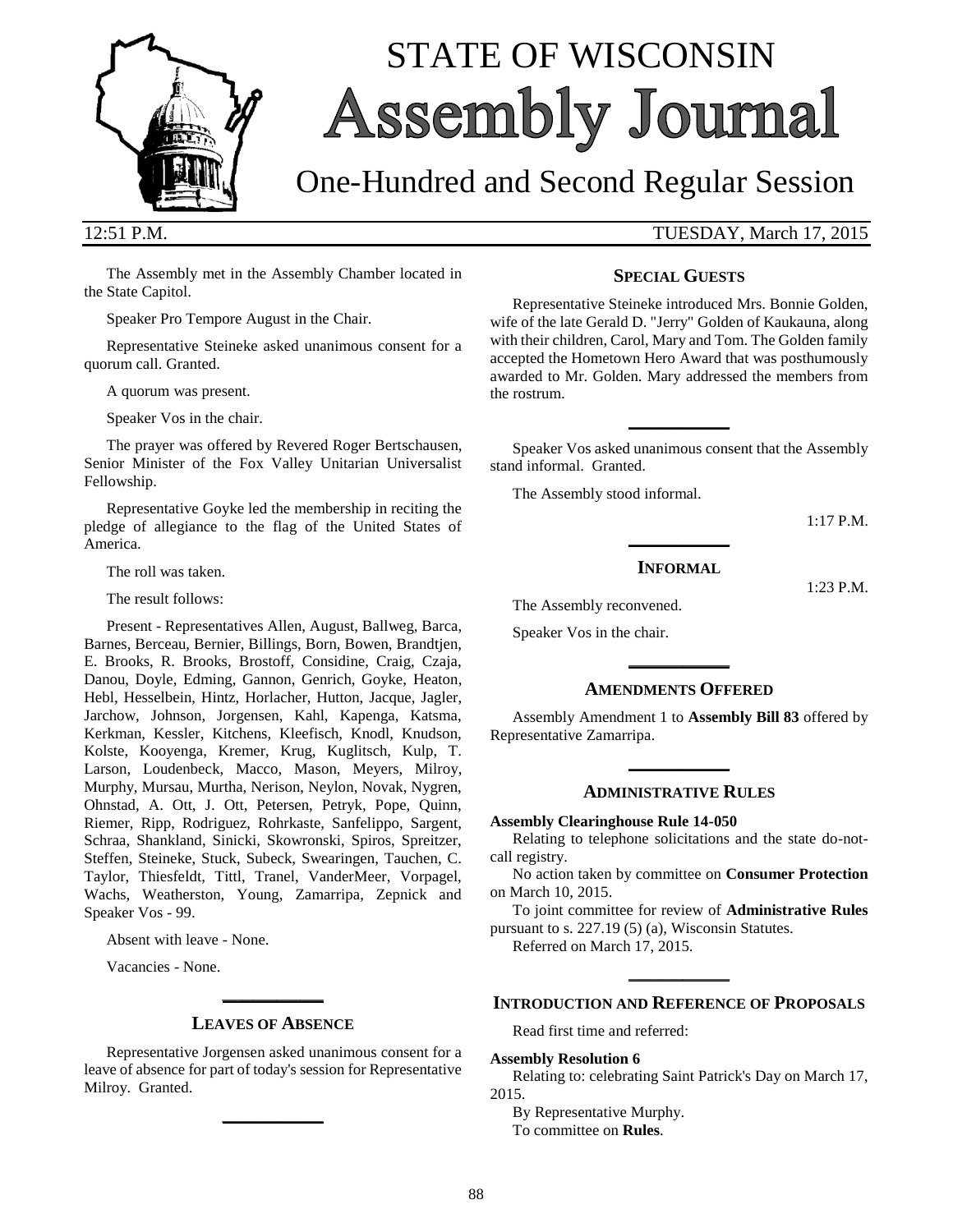## **\_\_\_\_\_\_\_\_\_\_\_\_\_ COMMITTEE REPORTS**

The committee on **Health** reports and recommends:

#### **Assembly Bill 26**

Relating to: licensure of home medical oxygen providers, providing an exemption from emergency rule procedures, and granting rule-making authority.

Passage:

Ayes: 12 - Representatives Sanfelippo, Rohrkaste, Edming, Skowronski, Kremer, Tittl, Kapenga, Petersen, Kolste, Zamarripa, Riemer and Subeck.

Noes: 0.

To committee on **Rules**.

*JOE SANFELIPPO* Chairperson Committee on Health

## **\_\_\_\_\_\_\_\_\_\_\_\_\_ MESSAGE FROM THE SENATE**

From: Jeffrey Renk, Senate Chief Clerk.

Mr. Speaker:

I am directed to inform you that the Senate has

Adopted and asks concurrence in: **Senate Joint Resolution 13 Senate Joint Resolution 16 Senate Joint Resolution 17**

Passed and asks concurrence in: **Senate Bill 15**

**Senate Bill 67**

#### Concurred in:

**Assembly Bill 2 Assembly Bill 3 Assembly Bill 4 Assembly Bill 5 Assembly Bill 10 Assembly Bill 11 Assembly Bill 14 Assembly Bill 16 Assembly Bill 17 Assembly Bill 18**

## **\_\_\_\_\_\_\_\_\_\_\_\_\_ CALENDAR OF TUESDAY, MARCH 17**

#### **Assembly Joint Resolution 4**

Relating to: honoring the service of all military working dogs. **\_\_\_\_\_\_\_\_\_\_\_\_\_**

#### **SPECIAL GUESTS**

Representative Jorgensen introduced Oconto County Deputy Sheriff and Wisconsin Law Enforcement Canine Handlers Association President Todd Skarban and Dexter, Deputy Scott Gukich and Mink, Deputy Greg Jansen and Falkos, and Deputy Jason Behm and Harlow of the Jefferson County Sheriff's Office, Wabeno Police Chief Mick Ashbeck, Sergeant Cherise Caradine and Casey, and Detective Sergeant Brent Plisch and Odin of the UW-Madison Police Department, and Officer Rose Mansavage and Falco of the Madison Police Department.

The question was: Shall **Assembly Joint Resolution 4** be adopted?

Motion carried.

Representative Jorgensen asked unanimous consent that all members of the Assembly be made coauthors of **Assembly Joint Resolution 4**. Granted.

Representative Steineke asked unanimous consent that the rules be suspended and that **Assembly Joint Resolution 4** be immediately messaged to the Senate. Granted.

## **\_\_\_\_\_\_\_\_\_\_\_\_\_ MESSAGE FROM THE SENATE**

From: Jeffrey Renk, Senate Chief Clerk.

Mr. Speaker:

I am directed to inform you that the Senate has

Adopted and asks concurrence in: **Senate Joint Resolution 18**

## **\_\_\_\_\_\_\_\_\_\_\_\_\_ ACTION ON THE SENATE MESSAGE**

Representative Steineke asked unanimous consent that the rules be suspended and that **Senate Joint Resolution 18** be withdrawn from the Senate message and taken up at this time. Granted.

#### **Senate Joint Resolution 18**

Relating to: declaring March 2015 American Red Cross Month.

By Senator Olsen; cosponsored by Representative Ballweg.

The question was: Shall **Senate Joint Resolution 18** be concurred in?

Motion carried.

Representative Steineke asked unanimous consent that the rules be suspended and that **Senate Joint Resolution 18** be immediately messaged to the Senate. Granted.

#### **Assembly Joint Resolution 18**

Relating to: declaring March 2015 American Red Cross Month.

Representative Jacque asked unanimous consent to be added as a coauthor of **Assembly Joint Resolution 18**. Granted.

Representative Steineke asked unanimous consent that **Assembly Joint Resolution 18** be laid on the table. Granted.

Representative Steineke asked unanimous consent that the rules be suspended and that **Assembly Resolution 6** be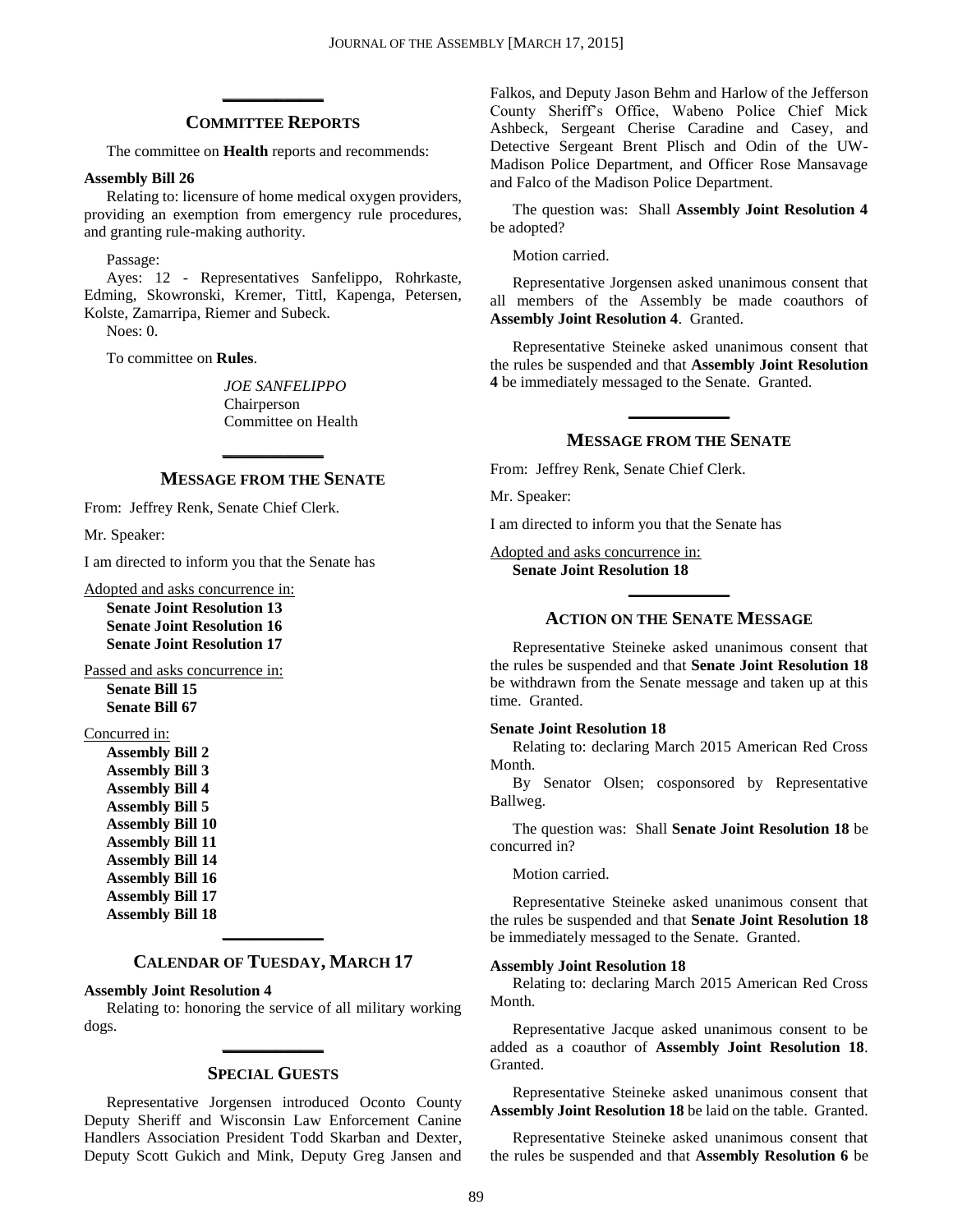withdrawn from the committee on **Rules** and taken up at this time. Granted.

#### **Assembly Resolution 6**

Relating to: celebrating Saint Patrick's Day on March 17, 2015.

Representative Murphy asked unanimous consent that all members of the Assembly be made coauthors of **Assembly Resolution 6**. Granted.

The question was: Shall **Assembly Resolution 6** be adopted?

Motion carried.

#### **Assembly Bill 27**

Relating to: the maximum speed limit on freeways and expressways.

The question was: Shall **Assembly Bill 27** be ordered engrossed and read a third time?

Motion carried.

Speaker Pro Tempore August in the chair.

Representative Steineke asked unanimous consent that the rules be suspended and that **Assembly Bill 27** be given a third reading. Granted.

The question was: **Assembly Bill 27** having been read three times, shall the bill be passed?

The roll was taken.

The result follows:

Ayes - Representatives Allen, August, Ballweg, Barca, Bernier, Born, Bowen, Brandtjen, E. Brooks, R. Brooks, Craig, Czaja, Danou, Doyle, Edming, Gannon, Heaton, Hintz, Horlacher, Hutton, Jacque, Jagler, Jarchow, Johnson, Jorgensen, Kahl, Kapenga, Katsma, Kerkman, Kessler, Kleefisch, Knodl, Knudson, Kolste, Kooyenga, Kremer, Krug, Kuglitsch, Kulp, T. Larson, Loudenbeck, Macco, Mason, Murphy, Mursau, Murtha, Nerison, Neylon, Novak, Nygren, Ohnstad, A. Ott, J. Ott, Petersen, Petryk, Quinn, Ripp, Rodriguez, Rohrkaste, Sanfelippo, Schraa, Sinicki, Skowronski, Spreitzer, Steffen, Steineke, Swearingen, Tauchen, Thiesfeldt, Tittl, Tranel, VanderMeer, Vorpagel, Weatherston, Young and Speaker Vos - 76.

Noes - Representatives Barnes, Berceau, Billings, Brostoff, Considine, Genrich, Goyke, Hebl, Hesselbein, Kitchens, Meyers, Pope, Riemer, Sargent, Shankland, Spiros, Stuck, Subeck, C. Taylor, Wachs, Zamarripa and Zepnick - 22.

Absent or not voting - Representative Milroy - 1.

Motion carried.

Representatives Mason, Allen, Young and Johnson asked unanimous consent to be added as coauthors of **Assembly Bill 27**. Granted.

Representative Steineke asked unanimous consent that the rules be suspended and that **Assembly Bill 27** be immediately messaged to the Senate. Granted.

#### **Assembly Bill 37**

Relating to: requiring certain persons to hold certificates of food protection practices in order to operate certain school lunchrooms participating in the National School Lunch Program.

The question was: Shall Assembly Amendment 1 to Assembly Amendment 1 to **Assembly Bill 37** be adopted?

Motion carried.

The question was: Shall Assembly Amendment 1 to **Assembly Bill 37** be adopted?

Motion carried.

Assembly Amendment 3 to **Assembly Bill 37** offered by Representatives Zamarripa, Pope, Hebl, Berceau, Ohnstad, Meyers, Sinicki, Considine, Spreitzer, Doyle, Wachs and Shankland.

Representative Steineke moved that Assembly Amendment 3 to **Assembly Bill 37** be laid on the table.

The question was: Shall Assembly Amendment 3 to **Assembly Bill 37** be laid on the table?

The roll was taken.

The result follows:

Ayes - Representatives Allen, August, Ballweg, Bernier, Born, Brandtjen, E. Brooks, R. Brooks, Craig, Czaja, Edming, Gannon, Heaton, Horlacher, Hutton, Jacque, Jagler, Jarchow, Kapenga, Katsma, Kerkman, Kitchens, Kleefisch, Knodl, Knudson, Kooyenga, Kremer, Krug, Kuglitsch, Kulp, T. Larson, Loudenbeck, Macco, Murphy, Mursau, Murtha, Nerison, Neylon, Novak, Nygren, A. Ott, J. Ott, Petersen, Petryk, Quinn, Ripp, Rodriguez, Rohrkaste, Sanfelippo, Schraa, Skowronski, Spiros, Steffen, Steineke, Swearingen, Tauchen, Thiesfeldt, Tittl, Tranel, VanderMeer, Vorpagel, Weatherston and Speaker Vos - 63.

Noes - Representatives Barca, Barnes, Berceau, Billings, Bowen, Brostoff, Considine, Danou, Doyle, Genrich, Goyke, Hebl, Hesselbein, Hintz, Johnson, Jorgensen, Kahl, Kessler, Kolste, Mason, Meyers, Ohnstad, Pope, Riemer, Sargent, Shankland, Sinicki, Spreitzer, Stuck, Subeck, C. Taylor, Wachs, Young, Zamarripa and Zepnick - 35.

Absent or not voting - Representative Milroy - 1.

Motion carried.

The question was: Shall **Assembly Bill 37** be ordered engrossed and read a third time?

Motion carried.

Representative Steineke asked unanimous consent that the rules be suspended and that **Assembly Bill 37** be given a third reading. Granted.

The question was: **Assembly Bill 37** having been read three times, shall the bill be passed?

Motion carried.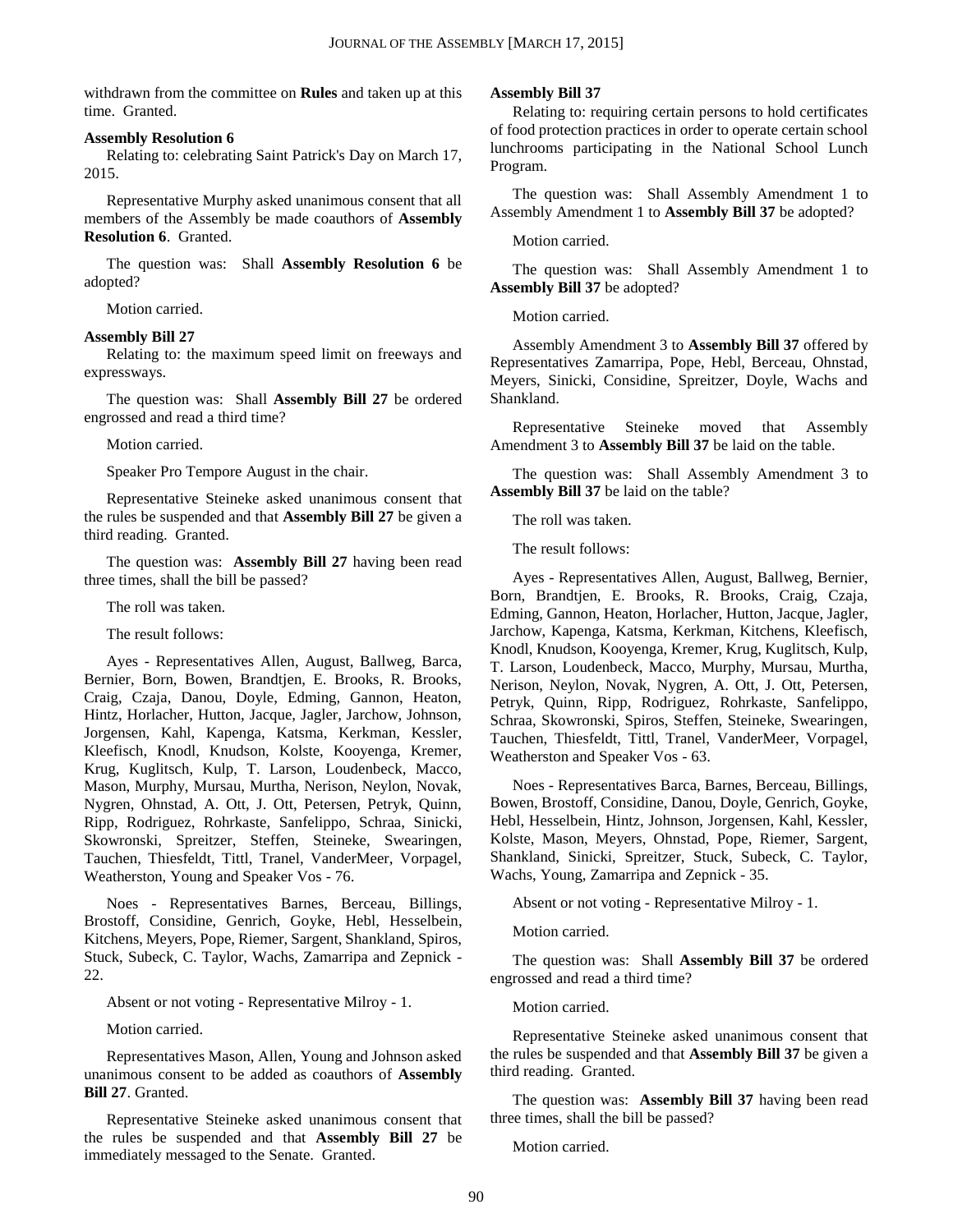Representative Kapenga asked unanimous consent to be recorded as voting "**No**" on the previous question. Granted.

Representative Sanfelippo asked unanimous consent to be recorded as voting "**No**" on the previous question. Granted.

Representative Steineke asked unanimous consent that the rules be suspended and that **Assembly Bill 37** be immediately messaged to the Senate. Granted.

### **MESSAGE FROM THE SENATE**

**\_\_\_\_\_\_\_\_\_\_\_\_\_**

From: Jeffrey Renk, Senate Chief Clerk.

Mr. Speaker:

I am directed to inform you that the Senate has

Passed and asks concurrence in:

**Senate Bill 37**

## **\_\_\_\_\_\_\_\_\_\_\_\_\_ ACTION ON THE SENATE MESSAGE**

Representative Steineke asked unanimous consent that the rules be suspended and that **Senate Bill 37** be withdrawn from the Senate message and taken up at this time. Granted.

#### **Senate Bill 37**

Relating to: the issuance of retail alcohol beverage licenses for premises on which another business is conducted and the presence of underage persons on premises operating under a retail alcohol beverage license.

By Senator Harsdorf; cosponsored by Representatives Knudson, Czaja, Kooyenga, Murphy, Mursau, Spiros, Danou and Ohnstad.

The question was: Shall **Senate Bill 37** be ordered to a third reading?

Motion carried.

Representative Steineke asked unanimous consent that the rules be suspended and that **Senate Bill 37** be given a third reading. Granted.

The question was: **Senate Bill 37** having been read three times, shall the bill be concurred in?

Motion carried.

Representative Steineke asked unanimous consent that the rules be suspended and that **Senate Bill 37** be immediately messaged to the Senate. Granted.

#### **Assembly Bill 38**

Relating to: the issuance of retail alcohol beverage licenses for premises on which another business is conducted and the presence of underage persons on premises operating under a retail alcohol beverage license.

Representative Steineke asked unanimous consent that **Assembly Bill 38** be laid on the table. Granted.

#### **Assembly Bill 56**

Relating to: University of Wisconsin System reports regarding remedial courses in English and mathematics.

Representative Steineke asked unanimous consent that **Assembly Bill 56** be placed at the foot of today's calendar. Granted.

Representative Milroy asked unanimous consent that his leave of absence be lifted. Granted.

#### **Assembly Bill 80**

Relating to: review by state agencies of administrative rules and enactments and an expedited process for repealing rules an agency no longer has the authority to promulgate.

Assembly Amendment 1 to **Assembly Bill 80** offered by Representatives Zamarripa, Ohnstad, Sinicki, Kahl, Bowen, Brostoff, Stuck and Kolste.

Representative Steineke moved that Assembly Amendment 1 to **Assembly Bill 80** be laid on the table.

The question was: Shall Assembly Amendment 1 to **Assembly Bill 80** be laid on the table?

The roll was taken.

The result follows:

Ayes - Representatives Allen, August, Ballweg, Bernier, Born, Brandtjen, E. Brooks, R. Brooks, Craig, Czaja, Edming, Gannon, Heaton, Horlacher, Hutton, Jacque, Jagler, Jarchow, Kapenga, Katsma, Kerkman, Kitchens, Kleefisch, Knodl, Knudson, Kooyenga, Kremer, Krug, Kuglitsch, Kulp, T. Larson, Loudenbeck, Macco, Murphy, Mursau, Murtha, Nerison, Neylon, Novak, Nygren, A. Ott, J. Ott, Petersen, Petryk, Quinn, Ripp, Rodriguez, Rohrkaste, Sanfelippo, Schraa, Skowronski, Spiros, Steffen, Steineke, Swearingen, Tauchen, Thiesfeldt, Tittl, Tranel, VanderMeer, Vorpagel, Weatherston and Speaker Vos - 63.

Noes - Representatives Barca, Barnes, Berceau, Billings, Bowen, Brostoff, Considine, Danou, Doyle, Genrich, Goyke, Hebl, Hesselbein, Hintz, Johnson, Jorgensen, Kahl, Kessler, Kolste, Mason, Meyers, Milroy, Ohnstad, Pope, Riemer, Sargent, Shankland, Sinicki, Spreitzer, Stuck, Subeck, C. Taylor, Wachs, Young, Zamarripa and Zepnick - 36.

Absent or not voting - None.

Motion carried.

Assembly Amendment 2 to **Assembly Bill 80** offered by Representatives Zamarripa, Ohnstad, Sinicki, Kahl, Bowen, Brostoff, Stuck, Kolste, Hesselbein and Genrich.

Representative Steineke moved that Assembly Amendment 2 to **Assembly Bill 80** be laid on the table.

The question was: Shall Assembly Amendment 2 to **Assembly Bill 80** be laid on the table?

The roll was taken.

The result follows:

Ayes - Representatives Allen, August, Ballweg, Bernier, Born, Brandtjen, E. Brooks, R. Brooks, Craig, Czaja, Edming, Gannon, Heaton, Horlacher, Hutton, Jacque, Jagler, Jarchow, Kapenga, Katsma, Kerkman, Kitchens, Kleefisch, Knodl, Knudson, Kooyenga, Kremer, Krug, Kuglitsch, Kulp,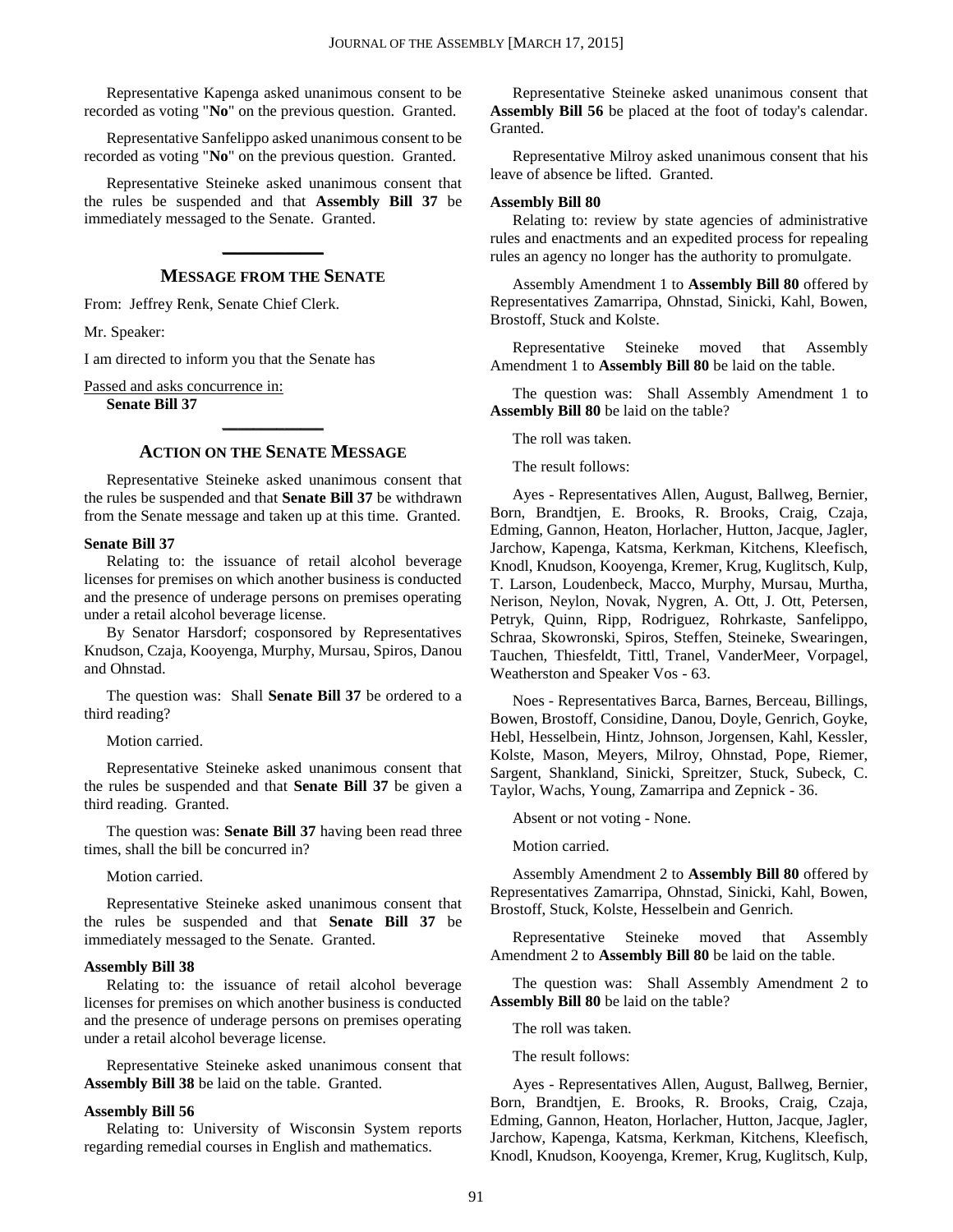T. Larson, Loudenbeck, Macco, Murphy, Mursau, Murtha, Nerison, Neylon, Novak, Nygren, A. Ott, J. Ott, Petersen, Petryk, Quinn, Ripp, Rodriguez, Rohrkaste, Sanfelippo, Schraa, Skowronski, Spiros, Steffen, Steineke, Swearingen, Tauchen, Thiesfeldt, Tittl, Tranel, VanderMeer, Vorpagel, Weatherston and Speaker Vos - 63.

Noes - Representatives Barca, Barnes, Berceau, Billings, Bowen, Brostoff, Considine, Danou, Doyle, Genrich, Goyke, Hebl, Hesselbein, Hintz, Johnson, Jorgensen, Kahl, Kessler, Kolste, Mason, Meyers, Milroy, Ohnstad, Pope, Riemer, Sargent, Shankland, Sinicki, Spreitzer, Stuck, Subeck, C. Taylor, Wachs, Young, Zamarripa and Zepnick - 36.

Absent or not voting - None.

Motion carried.

Assembly Amendment 3 to **Assembly Bill 80** offered by Representatives Barca, Zamarripa, Shankland and Hebl.

Representative Steineke moved that Assembly Amendment 3 to **Assembly Bill 80** be laid on the table.

The question was: Shall Assembly Amendment 3 to **Assembly Bill 80** be laid on the table?

The roll was taken.

The result follows:

Ayes - Representatives Allen, August, Ballweg, Bernier, Born, Brandtjen, E. Brooks, R. Brooks, Craig, Czaja, Edming, Gannon, Heaton, Horlacher, Hutton, Jacque, Jagler, Jarchow, Kapenga, Katsma, Kerkman, Kitchens, Kleefisch, Knodl, Knudson, Kooyenga, Kremer, Krug, Kuglitsch, Kulp, T. Larson, Loudenbeck, Macco, Murphy, Mursau, Murtha, Nerison, Neylon, Novak, Nygren, A. Ott, J. Ott, Petersen, Petryk, Quinn, Ripp, Rodriguez, Rohrkaste, Sanfelippo, Schraa, Skowronski, Spiros, Steffen, Steineke, Swearingen, Tauchen, Thiesfeldt, Tittl, Tranel, VanderMeer, Vorpagel, Weatherston and Speaker Vos - 63.

Noes - Representatives Barca, Barnes, Berceau, Billings, Bowen, Brostoff, Considine, Danou, Doyle, Genrich, Goyke, Hebl, Hesselbein, Hintz, Johnson, Jorgensen, Kahl, Kessler, Kolste, Mason, Meyers, Milroy, Ohnstad, Pope, Riemer, Sargent, Shankland, Sinicki, Spreitzer, Stuck, Subeck, C. Taylor, Wachs, Young, Zamarripa and Zepnick - 36.

Absent or not voting - None.

Motion carried.

The question was: Shall **Assembly Bill 80** be ordered engrossed and read a third time?

Motion carried.

Representative Steineke asked unanimous consent that the rules be suspended and that **Assembly Bill 80** be given a third reading. Granted.

Speaker Pro Tempore August asked unanimous consent that the Assembly stand informal while the Capitol was evacuated for a fire alarm. Granted.

**\_\_\_\_\_\_\_\_\_\_\_\_\_**

The Assembly stood informal.

2:26 P.M.

#### **INFORMAL**

**\_\_\_\_\_\_\_\_\_\_\_\_\_**

2:45 P.M.

The Assembly reconvened.

Speaker Pro Tempore August in the chair.

The question was: **Assembly Bill 80** having been read three times, shall the bill be passed?

**\_\_\_\_\_\_\_\_\_\_\_\_\_**

Motion carried.

Representative Allen asked unanimous consent to be added as a coauthor of **Assembly Bill 80**. Granted.

Representative Zamarripa asked unanimous consent to be recorded as voting "**No**" on the previous question. Granted.

Representative Steineke asked unanimous consent that the rules be suspended and that **Assembly Bill 80** be immediately messaged to the Senate. Granted.

#### **Assembly Bill 81**

Relating to: modifying and repealing rules promulgated by the Department of Financial Institutions and the Department of Revenue relating to documents filed with county registers of deeds.

The question was: Shall **Assembly Bill 81** be ordered engrossed and read a third time?

Motion carried.

Representative Steineke asked unanimous consent that the rules be suspended and that **Assembly Bill 81** be given a third reading. Granted.

The question was: **Assembly Bill 81** having been read three times, shall the bill be passed?

#### Motion carried.

Representative Barca asked unanimous consent to be added as a coauthor of **Assembly Bill 81**. Granted.

Representative Steineke asked unanimous consent that the rules be suspended and that **Assembly Bill 81** be immediately messaged to the Senate. Granted.

#### **Assembly Bill 82**

Relating to: instruments filed or recorded with, and fees charged by, the register of deeds.

The question was: Shall Assembly Amendment 1 to **Assembly Bill 82** be adopted?

Motion carried.

The question was: Shall **Assembly Bill 82** be ordered engrossed and read a third time?

Motion carried.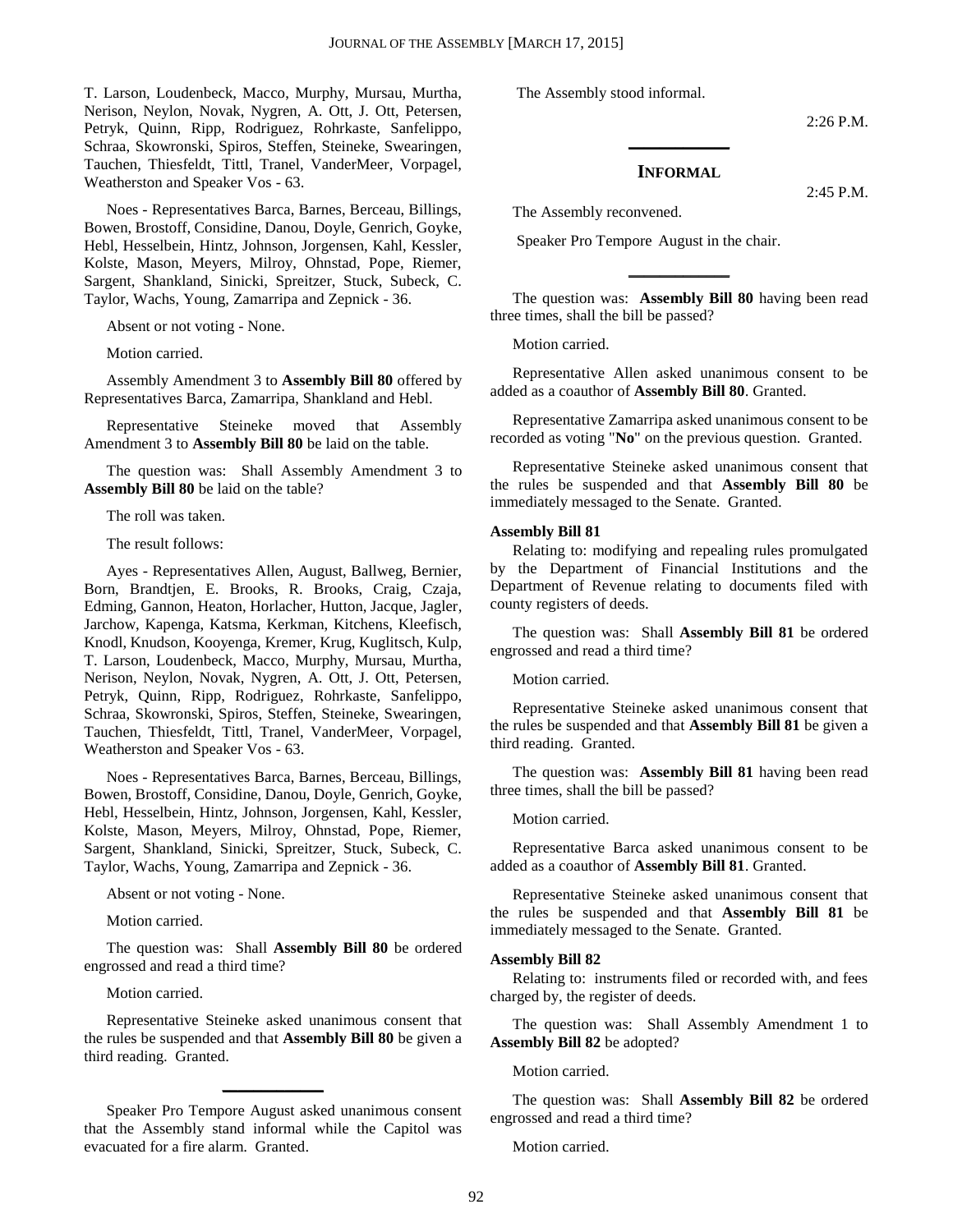Representative Steineke asked unanimous consent that the rules be suspended and that **Assembly Bill 82** be given a third reading. Granted.

The question was: **Assembly Bill 82** having been read three times, shall the bill be passed?

#### Motion carried.

Representatives Kolste, Barca and Allen asked unanimous consent to be added as coauthors of **Assembly Bill 82**. Granted.

Representative Steineke asked unanimous consent that the rules be suspended and that **Assembly Bill 82** be immediately messaged to the Senate. Granted.

#### **Assembly Bill 56**

Relating to: University of Wisconsin System reports regarding remedial courses in English and mathematics.

Assembly Amendment 1 to Assembly Substitute Amendment 2 to **Assembly Bill 56** offered by Representatives Billings, Hesselbein, Genrich, Pope, Hebl, Berceau, Kolste, Stuck, Brostoff, Bowen, Johnson, Barnes, Doyle, Wachs and Shankland.

Representative Steineke moved that Assembly Amendment 1 to Assembly Substitute Amendment 2 to **Assembly Bill 56** be laid on the table.

The question was: Shall Assembly Amendment 1 to Assembly Substitute Amendment 2 to **Assembly Bill 56** be laid on the table?

The roll was taken.

The result follows:

Ayes - Representatives August, Ballweg, Bernier, Born, Brandtjen, E. Brooks, R. Brooks, Craig, Czaja, Edming, Gannon, Heaton, Horlacher, Hutton, Jacque, Jagler, Jarchow, Kapenga, Katsma, Kerkman, Kitchens, Kleefisch, Knodl, Knudson, Kooyenga, Kremer, Krug, Kuglitsch, Kulp, T. Larson, Loudenbeck, Macco, Murphy, Mursau, Murtha, Nerison, Neylon, Novak, Nygren, A. Ott, J. Ott, Petersen, Petryk, Quinn, Ripp, Rodriguez, Rohrkaste, Sanfelippo, Schraa, Skowronski, Spiros, Steffen, Steineke, Swearingen, Tauchen, Thiesfeldt, Tittl, Tranel, VanderMeer, Vorpagel, Weatherston and Speaker Vos - 62.

Noes - Representatives Allen, Barca, Barnes, Berceau, Billings, Bowen, Brostoff, Considine, Danou, Doyle, Genrich, Goyke, Hebl, Hesselbein, Hintz, Johnson, Jorgensen, Kahl, Kessler, Kolste, Mason, Meyers, Milroy, Ohnstad, Pope, Riemer, Sargent, Shankland, Sinicki, Spreitzer, Stuck, Subeck, C. Taylor, Wachs, Young, Zamarripa and Zepnick - 37.

Absent or not voting - None.

Motion carried.

Assembly Substitute Amendment 2 to **Assembly Bill 56** offered by Representative Jagler.

The question was: Shall Assembly Substitute Amendment 2 to **Assembly Bill 56** be adopted?

Motion carried.

The question was: Shall **Assembly Bill 56** be ordered engrossed and read a third time?

Motion carried.

Representative Steineke asked unanimous consent that the rules be suspended and that **Assembly Bill 56** be given a third reading. Granted.

The question was: **Assembly Bill 56** having been read three times, shall the bill be passed?

Motion carried.

Representatives Allen, Heaton, Rohrkaste, Czaja, Thiesfeldt, Skowronski, Kremer, Edming, Rodriguez, Kulp, Brandtjen, Mursau, Gannon, J. Ott, Nygren, Jacque and Kitchens asked unanimous consent to be added as coauthors of **Assembly Bill 56**. Granted.

Representative Steineke asked unanimous consent that the rules be suspended and that **Assembly Bill 56** be immediately messaged to the Senate. Granted.

#### **MESSAGE FROM THE SENATE**

**\_\_\_\_\_\_\_\_\_\_\_\_\_**

From: Jeffrey Renk, Senate Chief Clerk.

Mr. Speaker:

I am directed to inform you that the Senate has

Passed and asks concurrence in: **Senate Bill 13**

#### **ACTION ON THE SENATE MESSAGE**

**\_\_\_\_\_\_\_\_\_\_\_\_\_**

Representative Steineke asked unanimous consent that the rules be suspended and that **Senate Bill 13** be withdrawn from the Senate message and taken up at this time. Granted.

#### **Senate Bill 13**

Relating to: licensure of home medical oxygen providers, providing an exemption from emergency rule procedures, and granting rule-making authority.

By Senators Farrow, Moulton, Gudex, Harris Dodd and LeMahieu; cosponsored by Representatives Kooyenga, Rohrkaste, Kulp, Spiros and Murphy.

The question was: Shall **Senate Bill 13** be ordered to a third reading?

Motion carried.

Representative Steineke asked unanimous consent that the rules be suspended and that **Senate Bill 13** be given a third reading. Granted.

The question was: **Senate Bill 13** having been read three times, shall the bill be concurred in?

Motion carried.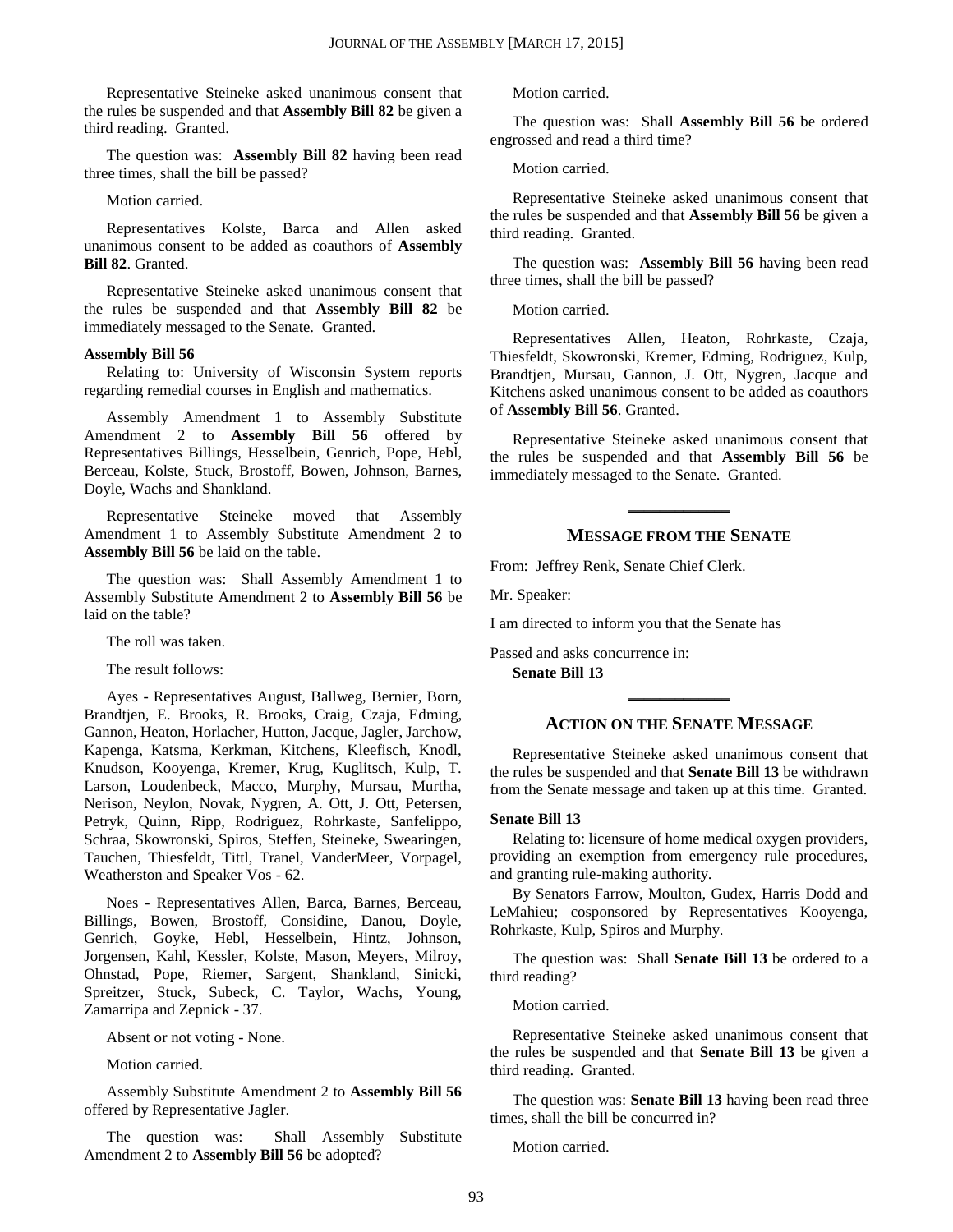Representative Steineke asked unanimous consent that the rules be suspended and that **Senate Bill 13** be immediately messaged to the Senate. Granted.

## **\_\_\_\_\_\_\_\_\_\_\_\_\_ VISITORS**

During today's session, the following visitors honored the Assembly by their presence and were welcomed by the presiding officer and the members:

Keith Best, staff member and guest of Representative Allen.

Fred, Lukas and Theresa Barnes, Gail Campbell, Phillip Corona, Kevin Fech, Erin Miller, Emily Steele-Campbell, Niko Yelic, Penelope Gall, Elizabeh Coroo and Dina Sullivan, representing the Survival Coalition of Wisconsin Disability Organizations, guests of Representative Sinicki.

Hunter Lisko and Patty O'Brien of North Fond du Lac, guests of Representative Schraa.

Brianna Schultz, Jordan Langan, Jacob Olbrich and Ashley Gruel, visiting from Marengo, IL, guests of Representative Kleefisch.

Sheriff Paul Milbrath of Jefferson, guest of Representative Jorgensen.

Mabel Schumacher of Fort Atkinson, guest of Representative Jorgensen.

Marleen and John LaPlant of Fort Atkinson, guest of Representative Jorgensen.

Claire Frey of Cambridge, guest of Representative Jorgensen.

Carol Patvin of Menomonee Falls, guest of Representative Jorgensen.

Frederick Bath of Wabeno, guest of Representative Jorgensen.

Jerry Witt of Menomonee Falls, guest of Representative Jorgensen.

Donna Ingham of Fort Atkinson, guest of Representative Jorgensen.

Daniel Juday of Fort Atkinson, guest of Representative Jorgensen.

## **\_\_\_\_\_\_\_\_\_\_\_\_\_ ANNOUNCEMENTS**

Representative C. Taylor asked unanimous consent that the Assembly adjourn in memory of Tony Robinson, who passed away on March 6 at the age of 19. Granted.

Representative R. Brooks asked unanimous consent that the Assembly adjourn in memory of Marine Staff Sergeant Kerry Kemp of Port Washington, who passed away when the Black Hawk helicopter he was training in crashed in the water off of the shores of Eglin Air Force Base in Florida on March 10. Granted.

Representative Barca asked unanimous consent that the Assembly adjourn in honor of his son, Peter Joseph Barca, on the occasion of his 23rd birthday on March 14. Granted.

Representative Barca asked unanimous consent that the Assembly adjourn in honor of Representative Josh Zepnick, on the occasion of his 47th birthday on March 21. Granted.

Representative Kerkman asked unanimous consent that the Assembly adjourn in honor of her father, Mark Starzyk, on the occasion of his 69th birthday on March 20. Granted.

Representative Kerkman asked unanimous consent that the Assembly adjourn in honor of Chad Giles, on the occasion of his 45th birthday on March 4. Granted.

Representative Jorgensen asked unanimous consent that the Assembly adjourn in honor of the Whitewater Lady Whippets Basketball Team for their undefeated season and for winning the WIAA Division III Girls State Championship. Granted.

Representative Subeck asked unanimous consent that the Assembly adjourn in honor of Madison Metro drivers and transit drivers statewide, in recognition of Transit Drivers Appreciation Day on March 18. Granted.

Representative Jagler asked unanimous consent that the Assembly adjourn in honor of his daughter, Grace Jagler, on the occasion of her 18th birthday on March 21, which is also World Down Syndrome Day. Granted.

Representative Tittl asked unanimous consent that the Assembly adjourn in honor of his wife, Julie Tittl, on the occasion of her birthday on March 10. Granted.

Representative Tittl asked unanimous consent that the Assembly adjourn in honor of his grandson, Grant Robert Naber, on the occasion of his third bithday. Granted.

Representative Stuck asked unanimous consent that the Assembly adjourn in honor of her son, Graesen Stuck, on the occasion of his 6th birthday on March 4. Granted.

Representative Johnson asked unanimous consent that the Assembly adjourn in honor of Colon Cancer Awareness Month. Granted.

Representative Edming asked unanimous consent that the Assembly adjourn in honor of his son, Eric Edming, on the occasion of his 38th birthday on March 16. Granted.

Representative VanderMeer asked unanimous consent that the Assembly adjourn in honor of her mother, Millie VanderMeer, on the occasion of her 88th birthday on March 19. Granted.

Representative Allen asked unanimous consent that the Assembly adjourn in honor of Nicolas Spindt, a bronze medal recipient as a top youth volunteer, as recognized by the Prudential Spirit of the Community program. Nicolas, age 11, collected more than 1000 pairs of socks and 300 pairs of shoes and donated them to homeless veterans. Granted.

Representative Tranel asked unanimous consent that the Assembly adjourn in honor of Cuba City Lady Cubans Girls